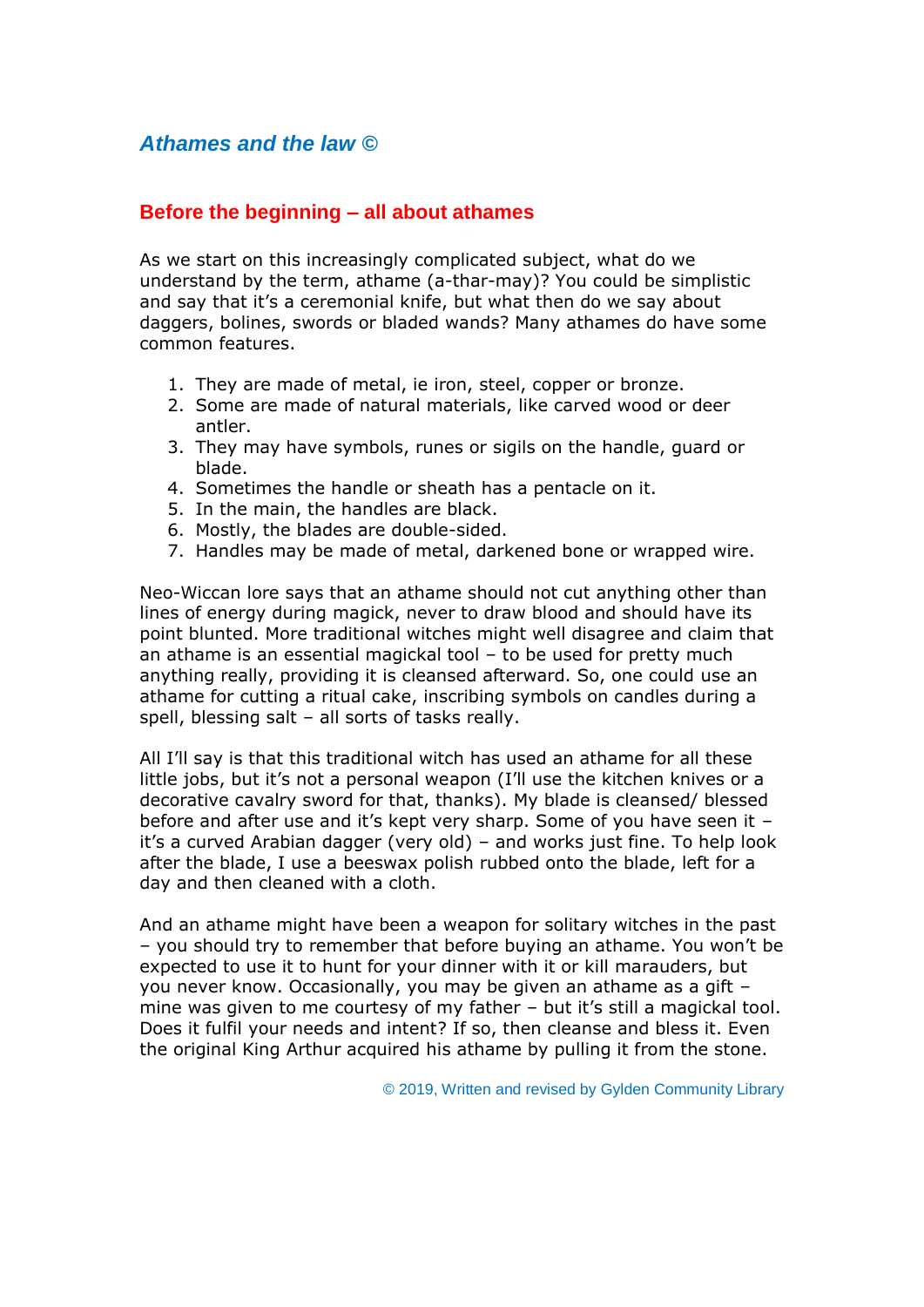

How much would you expect to pay for an athame? Cheap ones might start at about £10-£15, but a good athame averages about £40. A good boline or dirk might be a little cheaper at about £30. Swords come in all sizes and metals and it's difficult to estimate, but a good long sword or claymore might cost between £80-£140.

## **Legal guidance on carrying ceremonial blades**

There has always been a debate about carrying blades in public places, including those destined for religious rituals, not only athames or swords, but also axes or spears too. It is fair to say that a lot of work has been done by both the Druid Network and the Pagan Federation, in liaison with the Home Office, to clarify the issue, but first, let's look at the law itself in England and Wales.

The original problem was to differentiate between the legal definition of a weapon and a tool. In law, an offensive weapon is any article *made or adapted for the purpose of inflicting either mental or physical injury upon another person*. That's according to the **Prevention of Crime Act 1953** and it's an offence to carry an offensive weapon on or about the person whilst in a public place without a legitimate reason. A tool is an implement to carry out a particular task or function. By this definition, athames and other ritual blades are deemed to be offensive weapons and should not be carried in public without a lawful reason – or the owner/ carrier is liable to be arrested.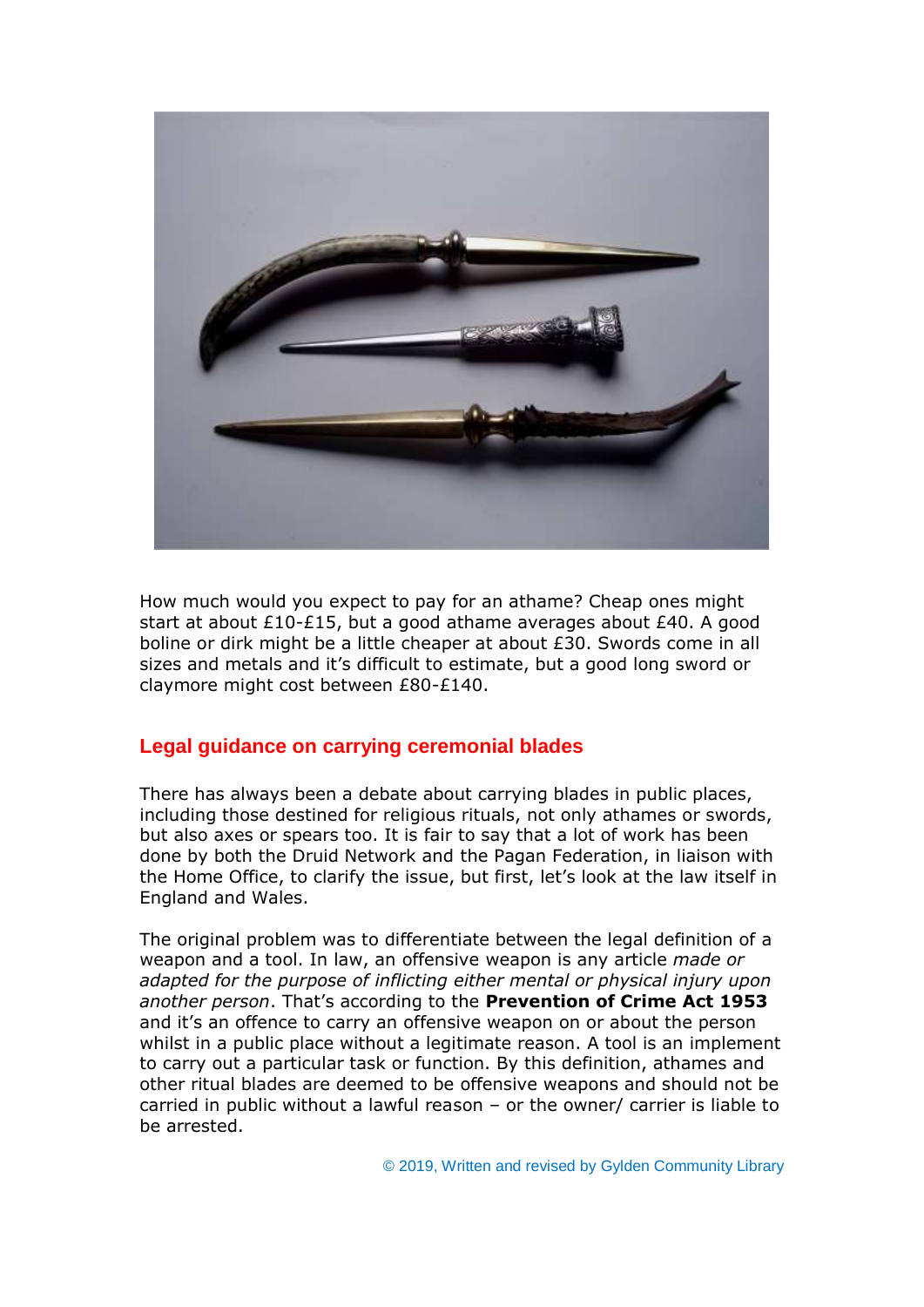Then came the **Criminal Justice Act 1988** (s.139), which set out an arrestable offence of possession of a bladed or pointed article in a public place. There are some legal defences to this charge for people found carrying bladed articles in public.

- 1. It's a legal defence against this charge if you can show that you have a good reason or a lawful authority for carrying the article in public.
- 2. It's a legal defence against this charge if you can show that you have the article for use at work.
- 3. It's a legal defence against this charge if you can show that you have the article as part of a national costume.
- 4. It's a legal defence against this charge if you can show that you have the article for educational purposes.
- 5. It's a legal defence against this charge if you can show that you have the article for religious reasons.

Before you ask the obvious question, the Police Pagan Association has advised that the religious reasons defence may include the possession of an athame or a boline at a public ritual. Also, anyone dressed in full Druidic regalia may be considered to be wearing a national costume for the purpose of this legislation. However, the Pagan Federation advises that any blades or pointed instruments should be carried within baggage and not worn conspicuously on the way to a celebration or ritual.

However, the 1988 Act was amended, in part, by the **Knives Act 1997** in the following respect. A new arrestable offence was created for the unlawful marketing of knives, particularly those suitable for combat or violent behaviour. In fact, it was not only marketing of knives in this way, but also the sale or hire of such weapons. And, there was a strict emphasis on any vendor selling such items to verify the age of young people (ie aged less than 18 years).

The **Criminal Justice Act 1988** was amended even further by the **Offensive Weapons Act 1996** and the **Violent Crime Reduction Act 2006**. Now, there were new arrestable offences regarding the sale of the following items to people aged less than 18 years:

- a) Knives, knife blades or razor blades
- b) Axes
- c) Any pointed blades, made or adapted as weapons
- d) Sheath, craft or carpet knives
- e) Zombie knives.

The prohibition does not apply to scissors, replacement cartridges for razor blades (where less than 2mm of the blade is exposed) or folding pocket knives if the cutting edge of the blade is less than 7.62 cm. It is a defence to show that you took all reasonable precautions and due diligence to avoid committing the offence, together with the lawful sale of items to armed forces personnel, as antiques or as collector's pieces.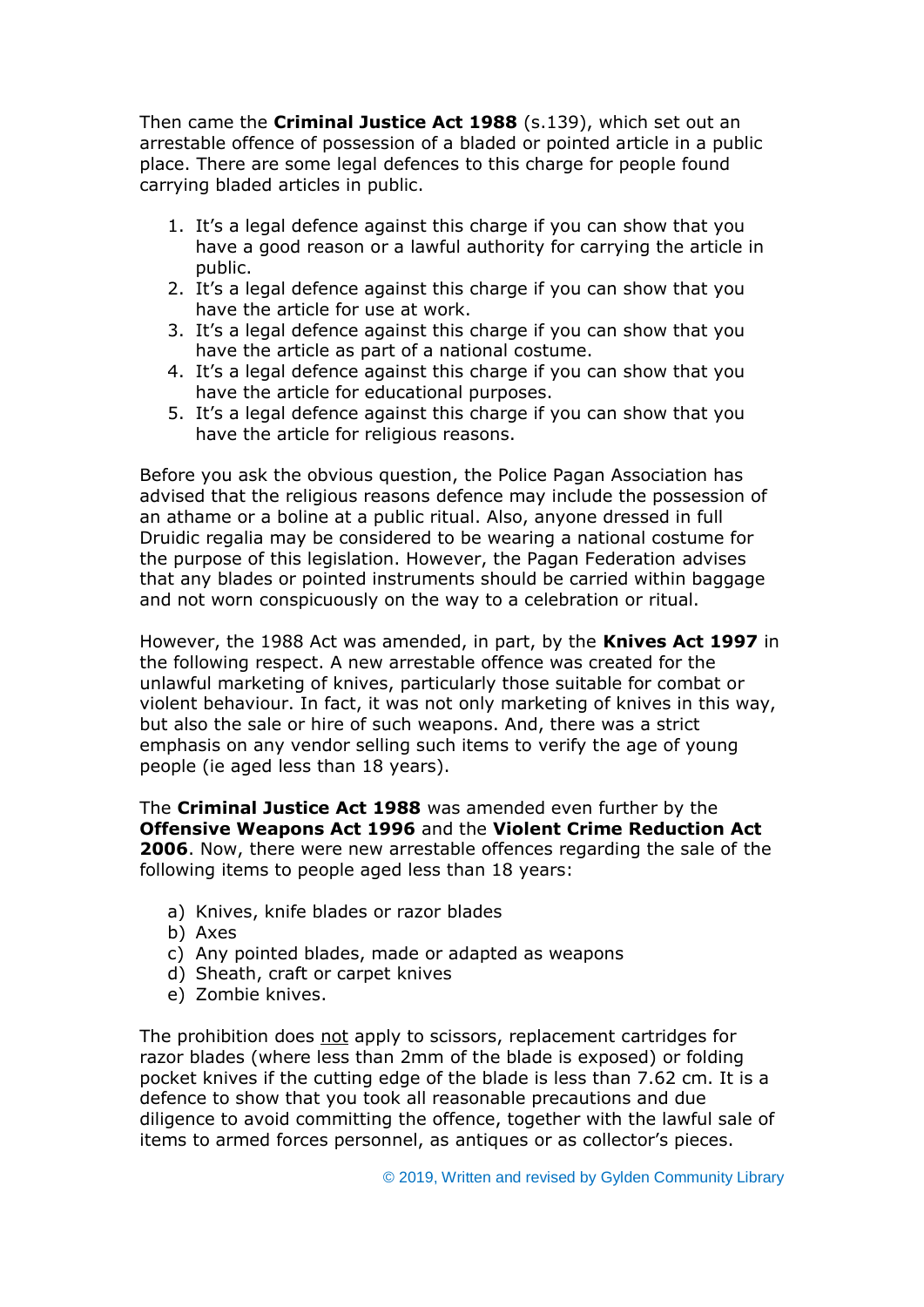It is worth noting (perhaps) that anyone found guilty of an offence under the **Criminal Justice Act 1988** regarding the sale of bladed articles to someone under the age of 18 years, is liable to a prison term up to 6 months' maximum and/ or a fine of £5000 maximum.

If anyone is found guilty of an offence under the **Knives Act 1997** over the way a knife is marketed, the same penalties apply (on summary conviction), but the penalties rise for conviction on indictment to a twoyear prison term and/ or a fine.

Before we leave this morass of legal rules, it is worth mentioning that there could be special risks for young people who are interested in paganism and are under the age of 18 years. A word of warning for you or your child – do not bring an athame or boline into school or college as an aggravated form of the 1988 offences was introduced in 2012. Under the **Legal Aid, Sentencing and Punishment of Offenders Act 2012**, it is an offence to possess an offensive weapon or bladed or sharply pointed article in a public place or on school premises, when the person in possession of the weapon uses it to threaten another in such a way that there is an immediate risk of serious physical harm to that person. Offenders aged 16 years or over, who are convicted of the aggravated offences will receive minimum custodial sentences.

My advice is that, if you are speaking about paganism in a school or college or whatever, leave the blades at home. Describe the knives and take photos to show people, but limit your talk to wands or nonthreatening magickal tools. Likewise, the **Criminal Justice and Courts Act 2015** introduced a minimum custodial sentence that the court must impose where a person aged 16 years or over is convicted of an offence of possession and has at least one previous *relevant conviction* for an offence of possession of, or threatening with, an offensive weapon.

#### **The law in practice**

OK, well done for keeping up thus far! Still on athames – do pagans have any rights to carry knives or swords to rituals? Well, there has been some case law on this issue and one of the best-known cases was *R. v Arthur Pendragon* (Southwark Crown Court, November 1997).

Professor Ronald Hutton put forward a witness statement for Arthur Pendragon and the case was decided in Arthur's favour, giving him the right to wear his ritual sword (Excalibur) in public whilst also wearing his ritual robes. This case set a precedent and some of Professor Hutton's statement is set out below, in respect to the carrying of ritual knives.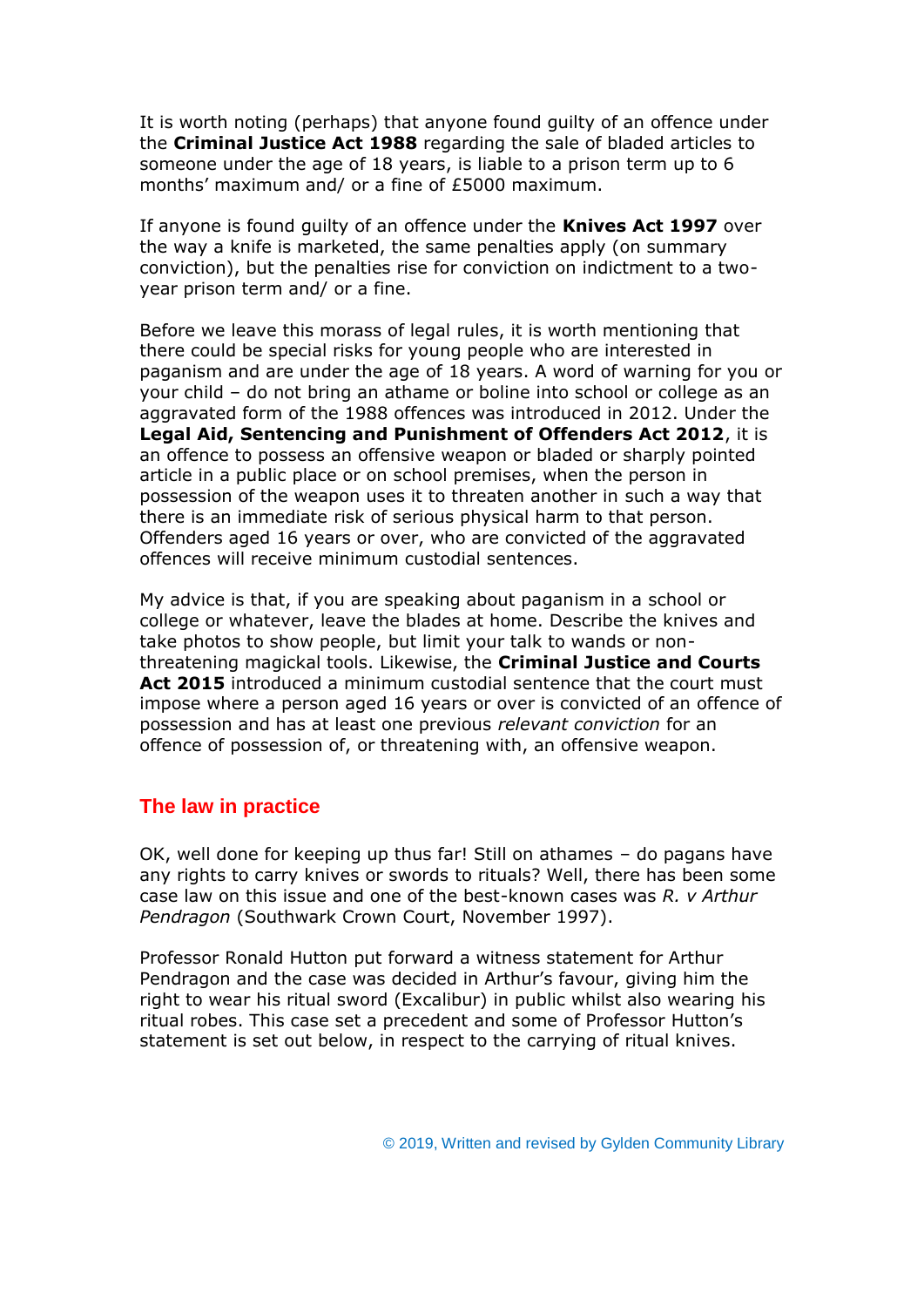*Virtually everybody in the Western world has heard of the Druids, as they are part of the common cultural inheritance of our civilisation. Arthur Pendragon holds formal office in no less than three (groups), being the Pendragon of the Glastonbury Order of Druids and the Swordbearer of the Secular Order of Druids, as well as leading his own order, the Loyal Arthurian Warband, as chief.*

*The Loyal Arthurian Warband, over which he presides, is now one of the largest modern Druid orders and is divided into three levels or circles according to the degree of commitment desired of its members. Its members define themselves by swearing to three things. To tell the truth, to uphold honour and to fight for justice. The first is fundamental, as it is believed that insincerity and dishonesty corrode the bonds of the Warband and destroy any hopes it has of winning and retaining the public esteem.*

*The central emblem of the Loyal Arthurian Warband is the ceremonial sword, which Arthur himself has carried from 1987 until its confiscation by the Police upon April 12 1997. He identifies it with the original Excalibur of the Arthurian legends. It has been used to dub knights of the Band, which is the formal rite of admission to the group, and oaths are taken upon it in other ritual contexts – within this, a sword represents the human will, which is expected for solemn purposes to be as strong and straight as the blade and pure as the steel of which it is made.*

*A related aspect of this tradition is that a sword used in a sacred and ritual context is polluted by being used for violence. The legendary Excalibur was a fighting weapon, employed in battle; this one functions in virtually the opposite role, as a purely symbolic object, comparable to the four swords carried in the coronation ceremony of British monarchs, or to the maces of town councils, universities and of the House of Commons.*

*Precisely the same considerations apply to the ceremonial dagger carried by Arthur Pendragon until its confiscation by the Police upon the same date. In the Western tradition of ritual magic, described above, the dagger functions as a miniature equivalent to the sword and likewise represents the human will. It is often deployed in a magical context for which a sword would be unwieldy, such as drawing sacred signs upon the air, but it also functions in a more practical role, of cutting herbs, plants and flowers used for medicines or as ritual decorations and symbols. The most celebrated example of this in Druid tradition is the ritual gathering of mistletoe. I have seen Arthur employ his own ceremonial dagger in this latter capacity and for no other purpose.*

*It may be helpful in the context to note that a black handled ritual knife, known as an Athame, has become the prime symbol and ceremonial object of the modern Pagan religion of Wicca, drawing upon the same body of tradition, no Wiccan can practise his or her religion without the possession of one.*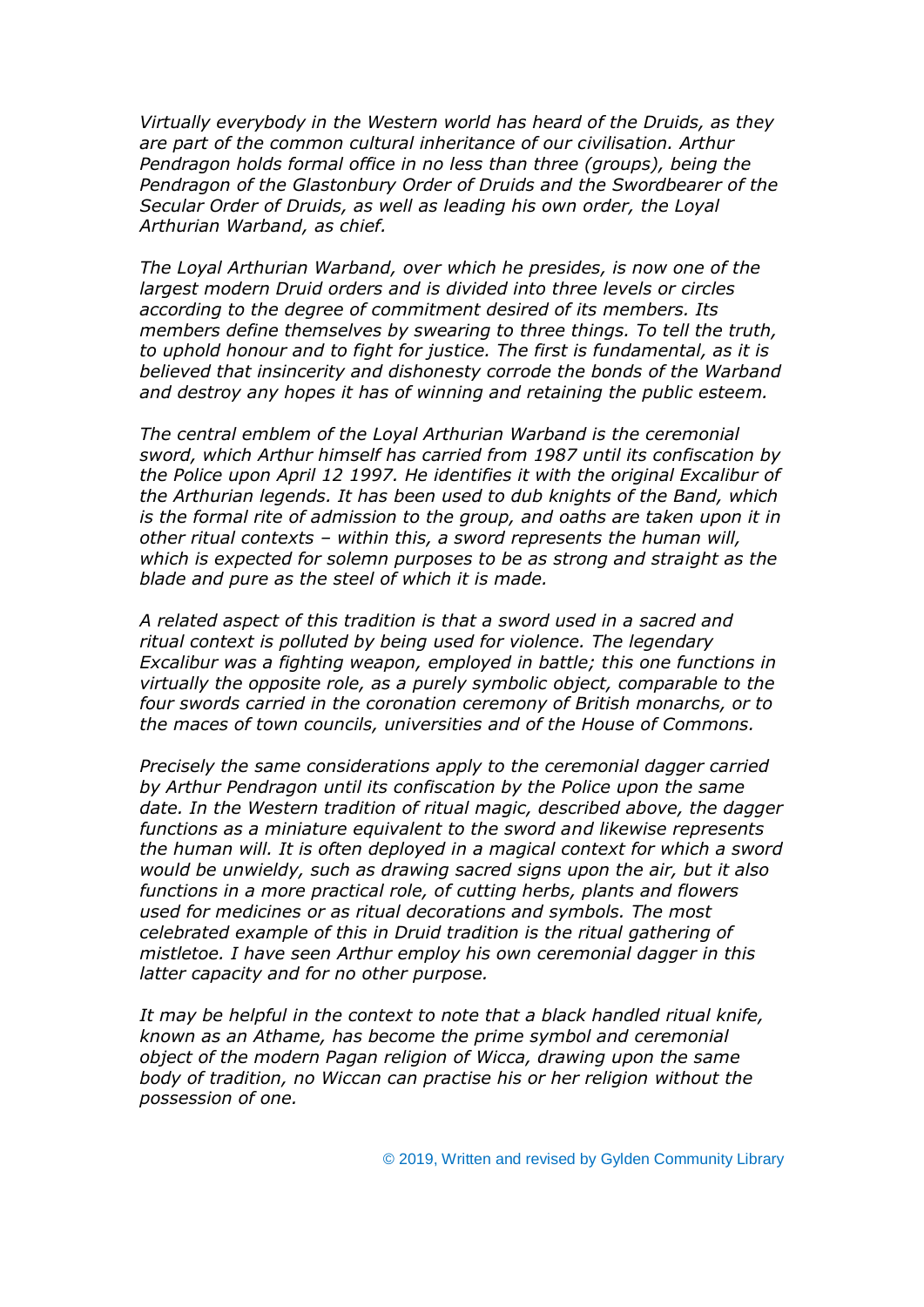Not every court case that involves pagan blades has a similar outcome though, but the trend does appear to be clear. In 2009, a man from Benfleet (Essex) was arrested and brought before magistrates at Basildon Crown Court. The case came to trial in October and the charge involved possession of offensive weapons (a ceremonial knife, nunchucks and a baton). However, when the defendant claimed that he'd brought the items out of his house by mistake and that he owned them as part of his pagan faith, the CPS dropped all charges.

The Debbie King case was less clear-cut. Ms King was en route to a BBC interview on 9 May 2006, when she attended Fareham Court, but found that as she didn't have time to go home and change before the interview, so she put her ritual robes in a sports bag and the athame was wrapped in her robes. She left the bag to be looked after by the court security team, who discovered the athame and Ms King was arrested for possession of an offensive weapon. Later, it was revealed that Debbie King was a Druid priestess and had a lawful reason to be carrying her athame to a ritual – and the CPS duly dropped the charges, but the athame was not returned to its owner until 31 October 2006.

So, the case law to date appears to be clear, ie if you can prove you are pagan on the way to a ritual and you have no violent intent, it is unlikely that an athame will be seen as an offensive weapon. In fact, the Metropolitan Police handbook (2010) states openly that,

*"When entering a witch's home do not touch an athame without the owner's permission. During the time that celebrates the festival of Beltane (around the end of April), it has become a custom for some to wear athames in various sizes, sometimes sword size, on a belt, as a visible symbol of their pagan faith and to wear them in the streets. These are not intended to be used as an offensive weapon but might be misinterpreted as such."*

#### **Emergency advice**

That doesn't help me much, because I don't take my athame to rituals, but I almost always take my ritual staff, which is almost 2m tall with antler horn on top. If someone felt threatened by my staff, is this an offensive weapon too? The legal answer appears to be: do not openly carry such ritual tools in public places, particularly not athames, swords or bolines, unless they are covered by cloaks. Any blades can be concealed in sheaths or carrying bags. Staves are still a grey area, but I cover the end of mine in bubble wrap and card, both to protect from misadventure and to keep people safe. And, of course, do we really need to take swords or large knives to rituals anyway?